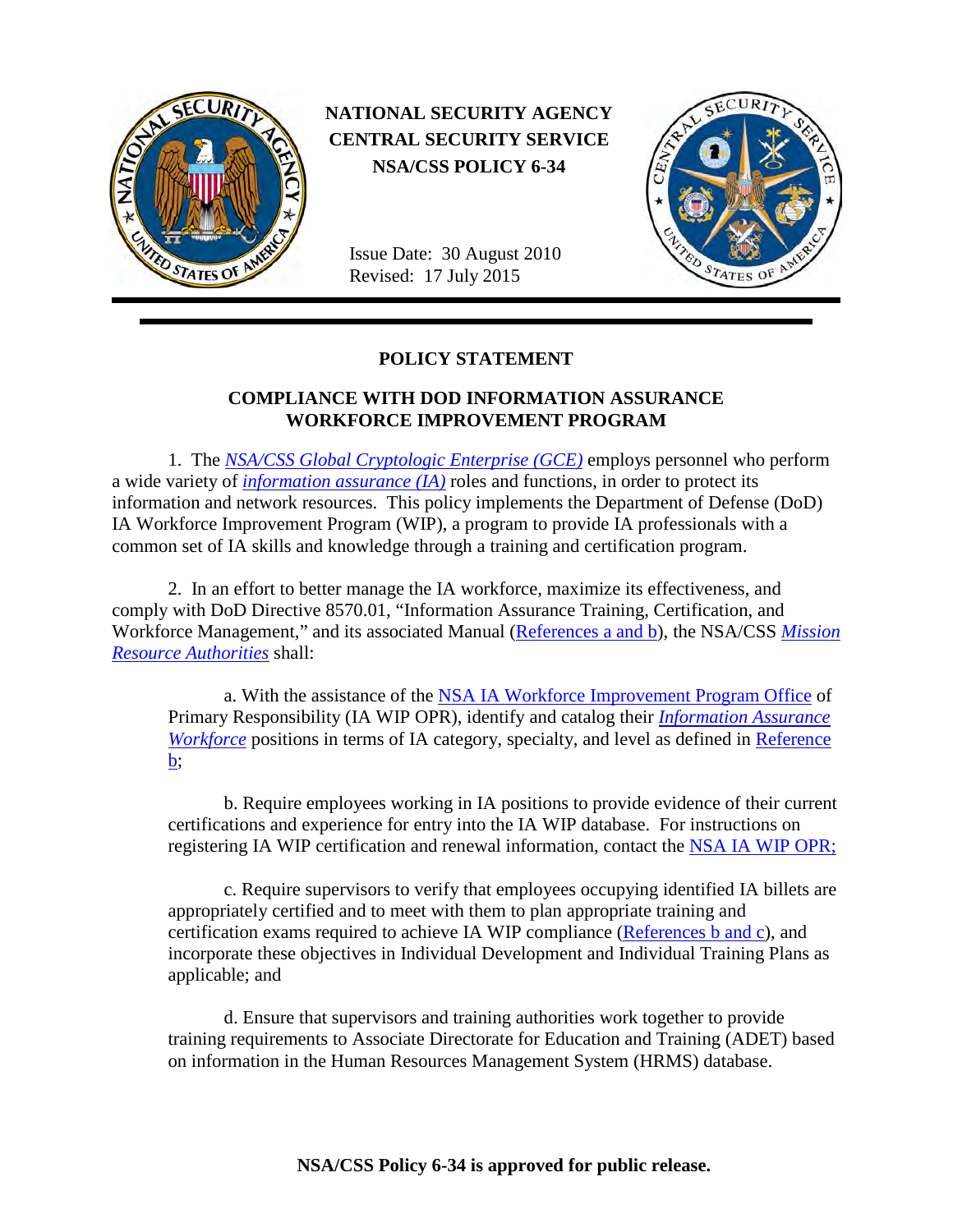3. This policy applies to all *[affiliates](#page-2-4)* and to contractors for whom specific contractual provisions apply regarding IA training and certification [\(Reference d\)](#page-2-5).

General, U.S. Army Director, NSA/Chief, CSS

Endorsed by **Associate Director for Policy** 

DISTRIBUTION: TS23  $DJ1$ 

This Policy 6-34 supersedes Annex O of NSA/CSS Manual 130-1, "Information System Security Training Requirements," dated September 2001. An administrative update was approved on 21 May 2012 to clarify that this Policy supersedes Annex O of NSA/CSS Manual 130-1, update hyperlinks, and make other administrative changes. The Chief, Corporate Policy approved an administrative update on 15 October 2013 to update organizational designators and references and repair broken links. The Chief, Corporate Policy approved an administrative update on 4 March 2015 to update the definition of "affiliates" and again on 17 July 2015 to change the overall classification from U//FOUO to UNCLASSIFIED and to approve this policy for public release.

OPI: Information Assurance Workforce Improvement Program Office of Primary Responsibility, TS23, DL iawip\_nsa.

No section of this document shall be released without approval from the Office of Corporate Policy (DJ1).

## **REFERENCES**

4. Reference:

<span id="page-1-0"></span>a. [DoD Directive 8570.01,](https://netinfo.proj.nsa.ic.gov/www.dtic.mil/whs/directives/corres/pdf/857001p.pdf) "Information Assurance Training, Certification, and Workforce Management," dated 23 April 2007.

<span id="page-1-1"></span>b. [DoD 8570.01-M,](https://netinfo.proj.nsa.ic.gov/www.dtic.mil/whs/directives/corres/pdf/857001m.pdf) "Information Assurance Workforce Improvement Program," dated 24 January 2012.

c. [Comptroller Decision Memorandum No. 01-2012,](https://bsecure.sp.web.nsa.ic.gov/sites/bmi/bf/BFP/Comptroller%20Decision%20Memorandums%20CDM/Professional%20Certificatios%20or%20Licenses.pdf) "Reimbursement for Professional Certifications, Licenses, and Related Expenses," dated 23 November 2011.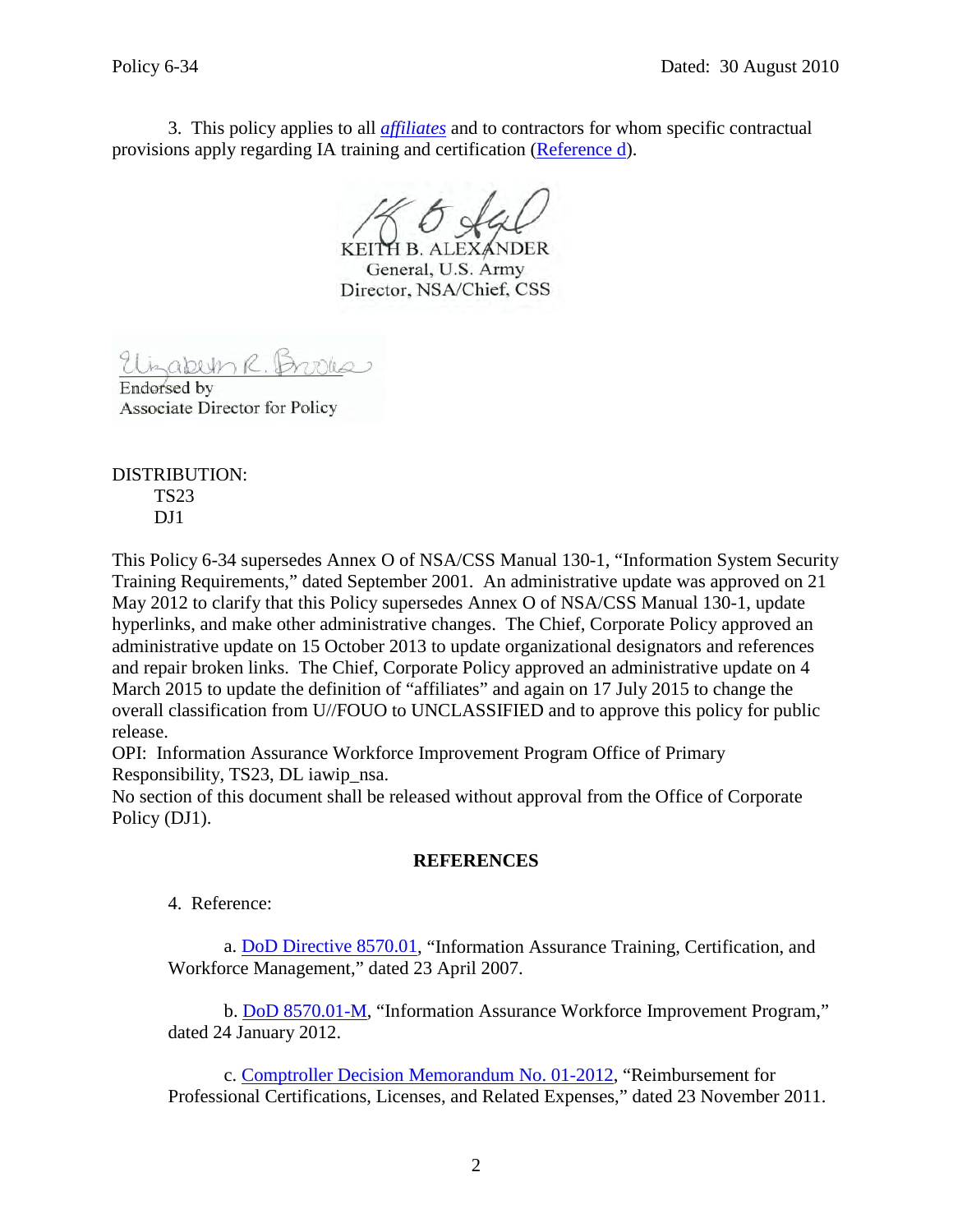<span id="page-2-5"></span>d. [Defense Federal Acquisition Regulation Supplement, Subpart 239.71,](https://netinfo.proj.nsa.ic.gov/www.acq.osd.mil/dpap/dars/dfars/html/current/239_71.htm) "Security and Privacy for Computer Systems," revised 21 June 2010.

## **DEFINITIONS**

<span id="page-2-4"></span>5. Affiliates – A person employed by, detailed to, assigned to, integrated with, or a tenant of a facility within the Global Cryptologic Enterprise and granted access to the enterprise information technology infrastructure for which Director, NSA/Chief, CSS has operational information system security responsibility. This includes, but is not limited to, U.S. Government employees, Service Cryptologic Component personnel, contractors, consultants, and foreign national partners. (Source: [NSA/CSS Corporate Policy Glossary\)](https://siteworks.web.nsa.ic.gov/?p_id=31910#Affiliate-TD_preferred)

<span id="page-2-1"></span>6. Information Assurance – Measures that protect and defend information and information systems by ensuring their availability, integrity, authentication, confidentiality, and non-repudiation. These measures include providing for restoration of information systems by incorporating protection, detection, and reaction capabilities. (Source: [CNSS Instruction 4009\)](https://www.iad.org.nsa.ic.gov/iadlibrary/library_display/openItem.cfm?itemID=5140)

<span id="page-2-3"></span>7. Information Assurance Workforce – The IA workforce focuses on the operation and management of IA capabilities for DoD systems and networks. The workforce ensures adequate security measures and established IA policies and procedures are applied to all information systems and networks. The IA workforce includes anyone with *[privileged access](#page-3-0)* and IA managers who perform any of the responsibilities or functions described in Chapters 3-5*,* 10, or 11 of [Reference b.](#page-1-1) Additionally the IA workforce categories, specialties, and their functions include system architecture and engineering, computer network defense, certification and accreditation, and vulnerability assessment. These individuals are considered to have significant security responsibilities and must receive specialized training and certifications that are monitored and reported per [Reference a.](#page-1-0) (Source: Derived from [Reference b\)](#page-1-1)

<span id="page-2-2"></span>8. Mission Resource Authorities – They are the Signals Intelligence Director; the Information Assurance Director; the NSA/CSS Chief of Staff; the Technology Director; and the Research Director.

9. NSA/CSS Global Cryptologic Enterprise (GCE) – NSA/CSS worldwide personnel, systems, and facilities:

<span id="page-2-0"></span>a. NSA/CSS Headquarters – Primary location of the NSA/CSS Senior Leadership Team;

b. NSA/CSS Washington (NSAW) – NSA/CSS facilities at the Fort Meade, Friendship Annex (FANX), and associated campuses [Finksburg, Kent Island, and all leased facilities in the Baltimore/Washington metropolitan area]; and

c. NSA/CSS Extended Enterprise – NSA/CSS personnel, systems, and facilities at locations other than NSAW. (Source: [NSA/CSS Corporate Glossary\)](https://siteworks.web.nsa.ic.gov/?p_id=31923#NSACSSGlobalCryptologicEnterprise)